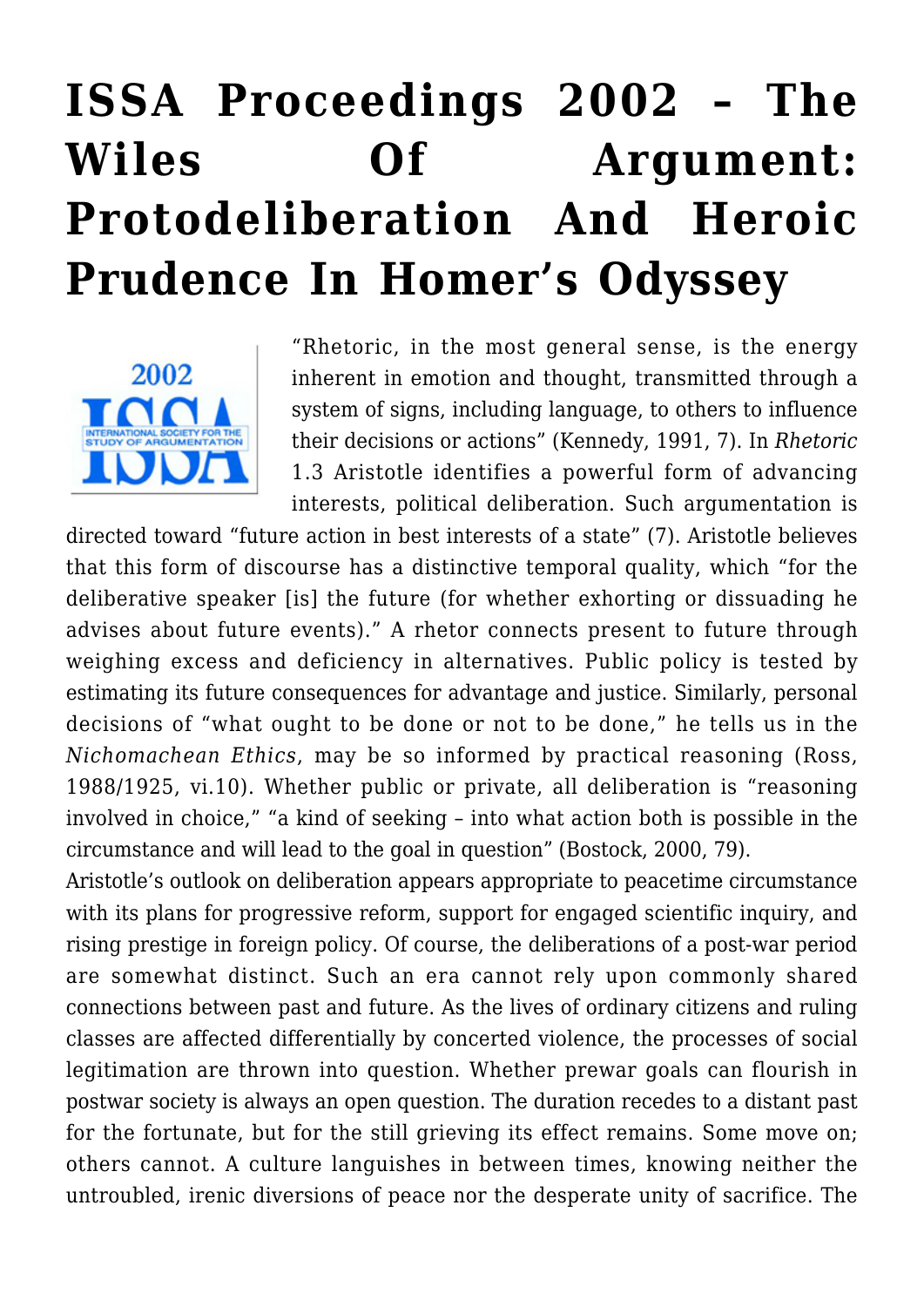past – the war that framed deliberative argument in a singular, urgent, and mounting discourses of bloody struggle – is over; and, yet, its business is not finished.

This essay analyzes the protodeliberations of the *Odyssey* as the rhetoric of an archaic, postwar rhetorical culture. Throughout history, the remaindered trauma of war, with its memories of individual and collective destruction, periodically disrupts lives, alters politics, and unhinges communicative norms. A postwar culture can neither dwell entirely in its losses, nor easily move on to a future; so events drift; issues fail to statiate, if they are raised at all; and reasons tangle in cross-expectations. Who will or will not return? How can men of violence reenter a society based on norms of civility? How is lost time made up or forgotten? Was it worth it after all? Answers to these questions play out controversially in intimate family relations and across the landscape of Attic politics in Homer's comic epic of return and renewal.

The essay proceeds to reconstruct varied norms of archaic communicative reasoning in order to examine the qualities of deliberation in a moment of cultural trauma. It undertakes this task by reading Homer's modeling of argument within and against Aristotle's more streamlined theory of deliberation. Generally, Aristotle's holds, "Deliberative advice is either protreptic ['exhortation'] or apotreptic ['dissuasion']; for both those advising in private and those speaking in public always do one or the other of these" (*Rhetoric* 1.3, 48). When the disappointments of violence render norms of communication problematic, if not entirely suspect, the relationships within which practical reasoning can comfortably offer or evaluate proper advice becomes difficult to know in the specific and the general cases. So it would appear that in such circumstances practical reasoning – if it is to be recovered at all – must be played out or tested against others, as well as one's self, in inventive, if not openly cunning ways.

Characters in the *Odyssey* do deliberate in Aristotle's advisory sense, it will be shown. At the same time, their arguments also constitute a multi-layered invitation to test communicative norms of reasoning. The *Odyssey* enacts unruly encounters through a doubling discursive sensibility: first, interlocutors deliberate choices while testing relational grounds; second, just as norm testing is undertaken by the characters in the work, so a bard's own performance puts his guest status on the line. Performed fictional deliberations may be applauded because they daringly surface unspoken uncertainties and ambivalences – voicing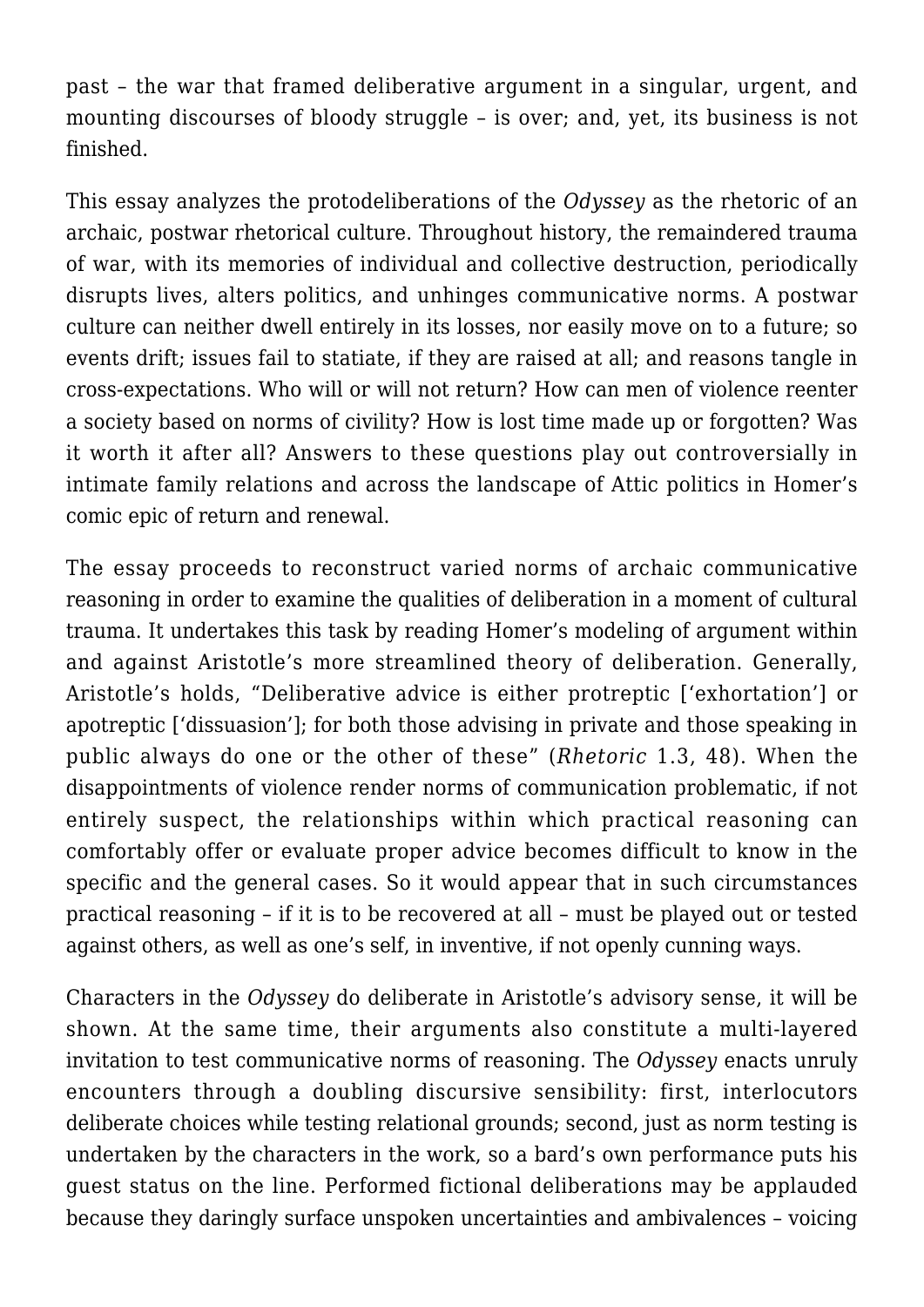the uncomfortable silences of postwar society. They could also be flatly offensive. Homer's masterpiece has an edge: just how visible to reflection does audience and artist agree the seams of a culture should become? For instance, as shall be argued, the limits of heroic prudence – even as exhibited even by the cleverest of the Greeks – are pushed to the surface by Homer's epic. Indeed, *Books V* and *VI* appear to constitute and put at issue a host of communicative norms in archaic society generally. Therein, through literary enactment of conversational argument, Homer dramatizes issues of communicative relations among men and women, the older and younger generations, and the universality of discourse norms for his postwar world – and ours.

*Book V* begins with a scene outside of time. No longer a brilliant young warrior on the planes of Troy – nor an available father, husband or king – the long-absent Ithacan is introduced in tears on a foreign shore. It has been seven years that Odysseus has been living in temporal limbo, whiling away time not unpleasantly on Kalypso's island – Ogygia, a place remote to the gods and mortals alike.

## *1. "A Lovely Goddess and a Dangerous One"*

Dawn, with lord Tithonos by her side, rises to cast "fresh light" for gods and men, opening a scene that suggests the theme of sexual politics. Dawn a goddess has taken a mortal only to have him turned into a grasshopper – ouble standard given the capricious couplings reserved to be a privilege of male gods. However, in the heavens Athena opens up another argument by importuning Zeus to release her favorite from the "thralldom of the nymph," where he "cannot stir" and return home. She argues that mortals might as well rule with injustice since the just king Odysseus is kept from his land while a murder plot is hatched against his son. Zeus does not take issue, but consoles Athena by reminding her that the return is foreordained, hence her impatience premature and complaint groundless. Hermes is sent to deliver the message.

Kalypso is startled by the wing-sandled arrival, and guesses something is up. Rather than offer hospitality, she breaches communicative norms that required her to first offer the resources of the house, and unceremoniously challenges Hermes to state his business: "Now tell me what request you have in mind; for I desire to do it, if I can and if it is the proper thing to do" (5.94-95). Note at one in the same time, the "hidden one" assents to authority while opening a space for disagreement by conditioning assent. Like Athena's complaint to Zeus, the exchange reflects a constrained objection, approaching a deliberative challenge;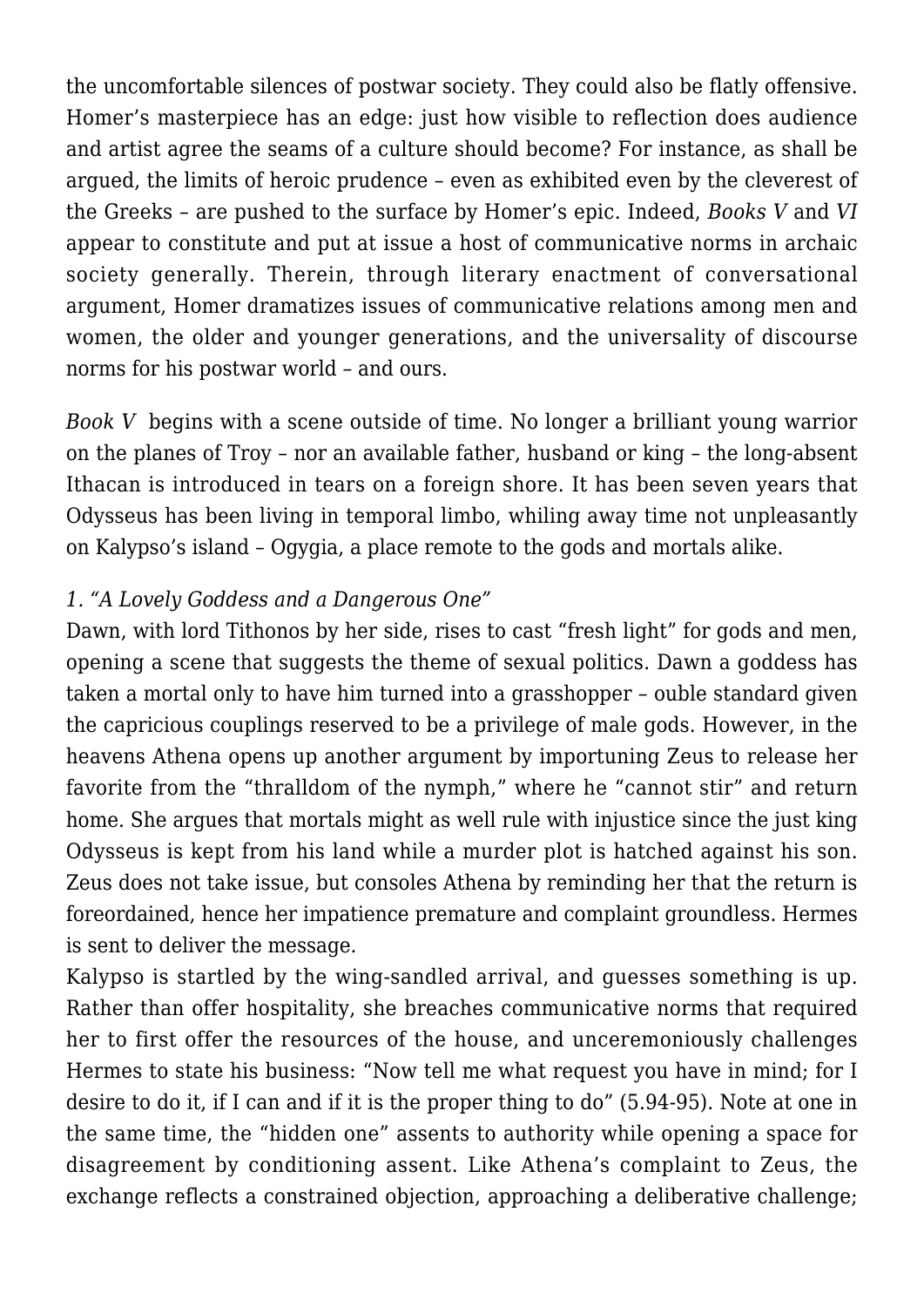but she tempers opposition at the same time. Hermes both notes and ignores the discourtesy, and orders Kalypso to send the Greek "back in haste." Not concealing a visible shudder, Kalypso criticizes the double standard of the gods "who hate it" when a goddess takes a mortal. "But it was I who saved him," when Zeus sank the returning warriors' boat. "I fed him, loved him, sang that he should not die nor grow old, ever, in all the days to come." Not only is the order unfair, she says, it is impractical for there are no boats available on the island; nevertheless she agrees to comply. Like Athena's complaint, Kalypso's objection amounts to naught as she concludes: "My counsel he shall have, *and* nothing hidden [emphasis added]," mysteriously punning on her own name. The pun splits the gifts of her given counsel from the gift her self and seems to tear apart a relationship and signal an attenuation of deliberation.

Kalypso finds Odysseus on the beach in tears and says gently: "O forlorn man, be still. Here you need grieve no more; you need not feel your life consumed here; I have pondered it, and I shall help you go" (5.169-171). The statement is a halftruth; Kalypso has indeed pondered and indeed decided, but it is Hermes who prompted release not her own choice. Some read this passage as a wily persuasive argument, for the only chance Kalypso has to keep her love is to show unselfishness, giving him what she thinks he most desires: freedom. There is scant evidence for this reading; rather, it makes more dramatic sense to see Kalypso as doing the only thing one can when one's life is so shattered: save some dignity. Startled, and suspecting something more, her paramour responds: "After these years, a helping hand? O goddess, what guile is hidden here?" You want me to go into the ocean on a raft under the protection of the same gods who shipwrecked me here! Odysseus asks for an oath that this is not trickery. Kalypso so swears, and states a grounding norm of deliberative argument, if not all communicative rationality: "What I shall devise, and what I tell you will be the same as if your need were mine" (5.198-199). Yet, the future of the relationship remains unsatisfactory and unsettled.

After an evening's nectar and ambrosia, the two settle down to converse. Kalypso asks why the Greek captain wishes to go to sea and face adversity rather than enjoy her gifts. Why does he pine so for his for his Penelope? "Can I be less desirable than she is? Less interesting? Less beautiful? Can mortals compare with goddesses in grace and form? (5.220-3). The questions pose a dilemma, of course. If Odysseus answers no, then he has no reason to leave. If he answers yes, then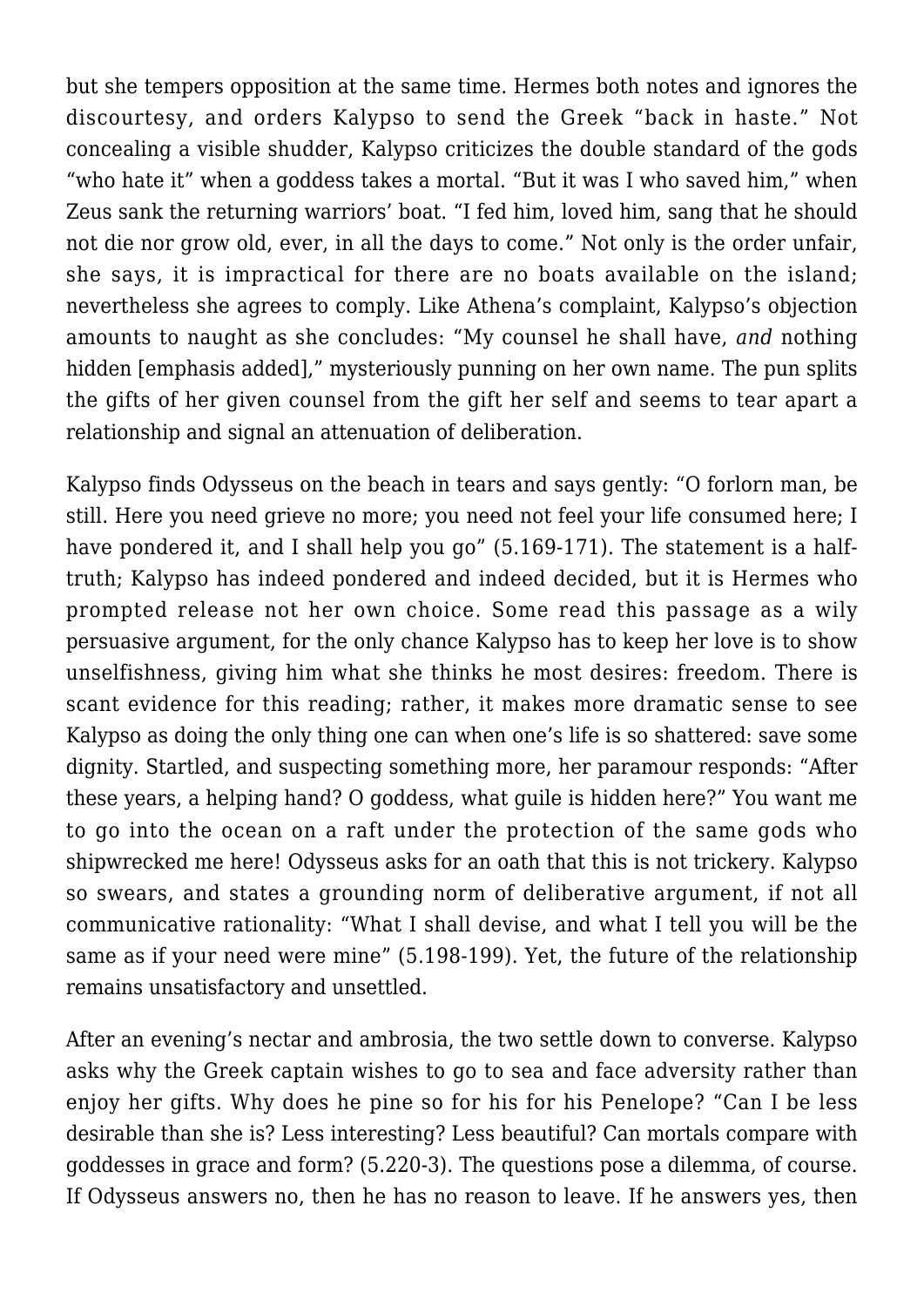the goddess is insulted, justifiably angry, and, well, a raft is not a steady craft in an open sea. Faced with this gambit from the enchanting Kalypso, what does this hero of Troy, inventor of the Trojan horse, this most intelligent and cunning of the Greeks, warrior, master of estates, polymentis, and king do? He buckles. He admits that Penelope "would seem a shade before your majesty," but confesses "each day I long for home," and further allows as how he is not afraid of whatever trials the gods will send his way because he has overcome adversity before. Hexter calls Odysseus's failure to address Kalypso's supposition a classic "*petitio principii*", and one might add the bravado expressed at facing hardship is an irrelevant reason (Hexter, 1993, 76). It would seem, contra Thomas and Webb (1994) who put the origins of rhetoric in the 5th century, that just as rhetorical theorists are not necessary to compose wily speeches, an organon is not necessary to depart from valid reasoning. Thus, issues of sexual politics and personal relations are raised by Kalypso, but the arguments are left unresolved, even as the issues are opened publicly by the poet. While most commentators focus on Odysseus's skill in persuasion, even while admitting that women play a more significant role than in the *Odyssey* than the *Iliad*, the obvious deserves to be noted. The many characters of the epic – god and mortal, rich and destitute, noble and common, young and old, male and female, indigenous and foreign, sympathetic and un – match wits in every argument. All conversation appears open to deliberation, at least in principle. Status is important to the arts of discourse, but it is wit within role, not mere assertion of station, that marks each exchange, and arguments build relational entanglements across episodes of encounter. Bowing to the consensus of the gods, Kalypso provides the tools for Odysseus to build a raft and even gives him a departing gift – her warm cloak, ostensibly as protection from the cold seasonal storms.

#### *2. The Storm*

Depart the hero does, on a raft of his own making, choosing the world of mortality for which commentators give the *Odyssey* credit as a humanizing work (Thalman, 1992, 11). At this point, deliberation moves from conversational encounter to internal decision-making as the sailor faces, after seven years and seventeen days of drift, that most strident of survival tests, a storm at sea. The ocean seethes with turbulence, which leaves Odysseus little choice but to act; and his prodigious albeit rusty decision-making skills are sorely tested. The raft is not doing well, but swimming seems an unappealing choice. "Rag of a man that I am, is this the end of me? (5. 30), he cries hurling a plaint at the gods. A decent death and a land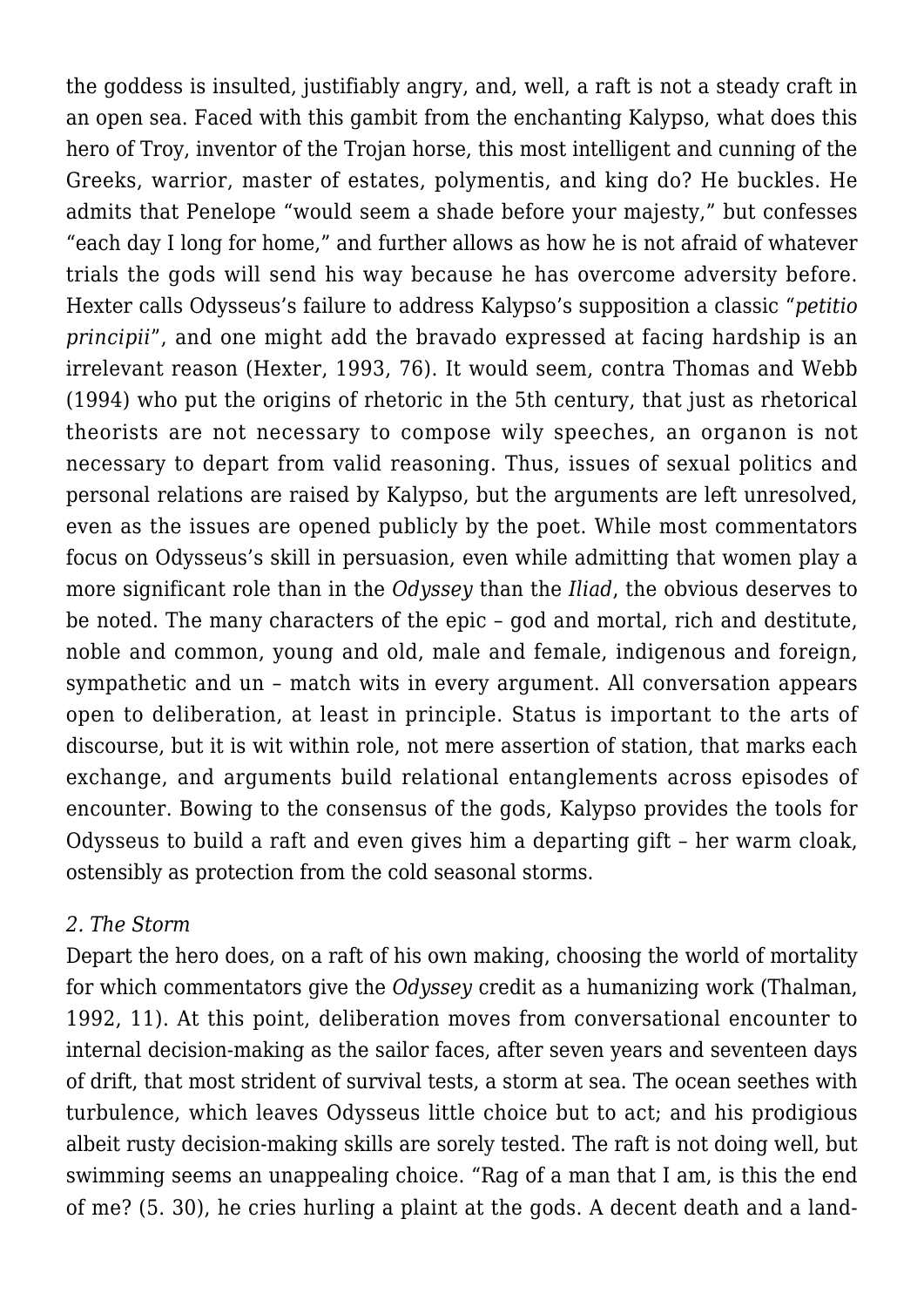burial would have been kinder than to perish anonymously in the proverbial watery grave. No one listens. Knocked off the boat by a wave, Kalypso's cloak drags him under. He recovers and does the only thing he can: huddle. Ino, a minor goddess of the sea, intervenes and offers the hopefully-attributed "clearheaded" sailor a plan. Leave the raft, tie yourself to a plank with my scarf, and swim. Unable to choose between raft and wave, Odysseus's suspicion turns toward Poseidon who he thinks through Ino may be trying to send him to his final death. "O damned confusion! he explodes. "Can this be a ruse to trick me from the boat for some god's pleasure" (5.379). Events overtake importuning the gods and chewing over alternatives, as a wave smashes the raft. Its sink or swim, and Ino's newer advice of tying a scarf to a log seems more sensible than keeping Kalypso's coat. Two days swimming and a rocky coast line rises into view, but our hero sees no way to come ashore; at this point anxiety trumps prudence. Indeed, it is the discursive habit of weighing both sides of an argument that spins decision-making out of control. Odysseus imagines that should he swim down the coast, looking for a place to land, another gale will blow and he'll meet his end in a shark's gullet. There is no evidence of a brooding storm, of course, nor are there sharks about, and it is clear he will either be drowned or dashed to pieces if he stays where he is. Athena intervenes to restore self-possession. Pulled by the surf, Odysseus is advised to follow the example of the octopus whose flexible arms hold onto rocks when torn from its home. The polytropic hero follows the model, seizes and holds on painfully to temporary ground; and, even though the backwash carries him out with torn hands, the gesture of holding restores enough selfpossession that he can make a constructive choice, to swim along the coast toward a river inlet. To get a favorable current, he needs another intervention and simply asks for a break from whatever river god holds local dominion. Fortune smiles, as they say. Finally, exhausted he reaches the beach but has enough sense left to weigh the consequences of sleeping near the water with its certainty of exposure or in the forest with the possibility of succumbing to a dining denizen, and selects the latter. Odysseus builds a bed of leaves in a guarded site and sleeps.

The sort of dire deliberation necessary to move the ex-veteran from his suspended, death-like state on Ogygia, to the shores of a social world is a crisis that exposes the limits of verbal facility, concentrated analysis, cleverness, even the capacity to weigh options. All these fine deliberative strategies articulated in Aristotle's *Ethics* are found insufficient, even counterproductive in the storm. In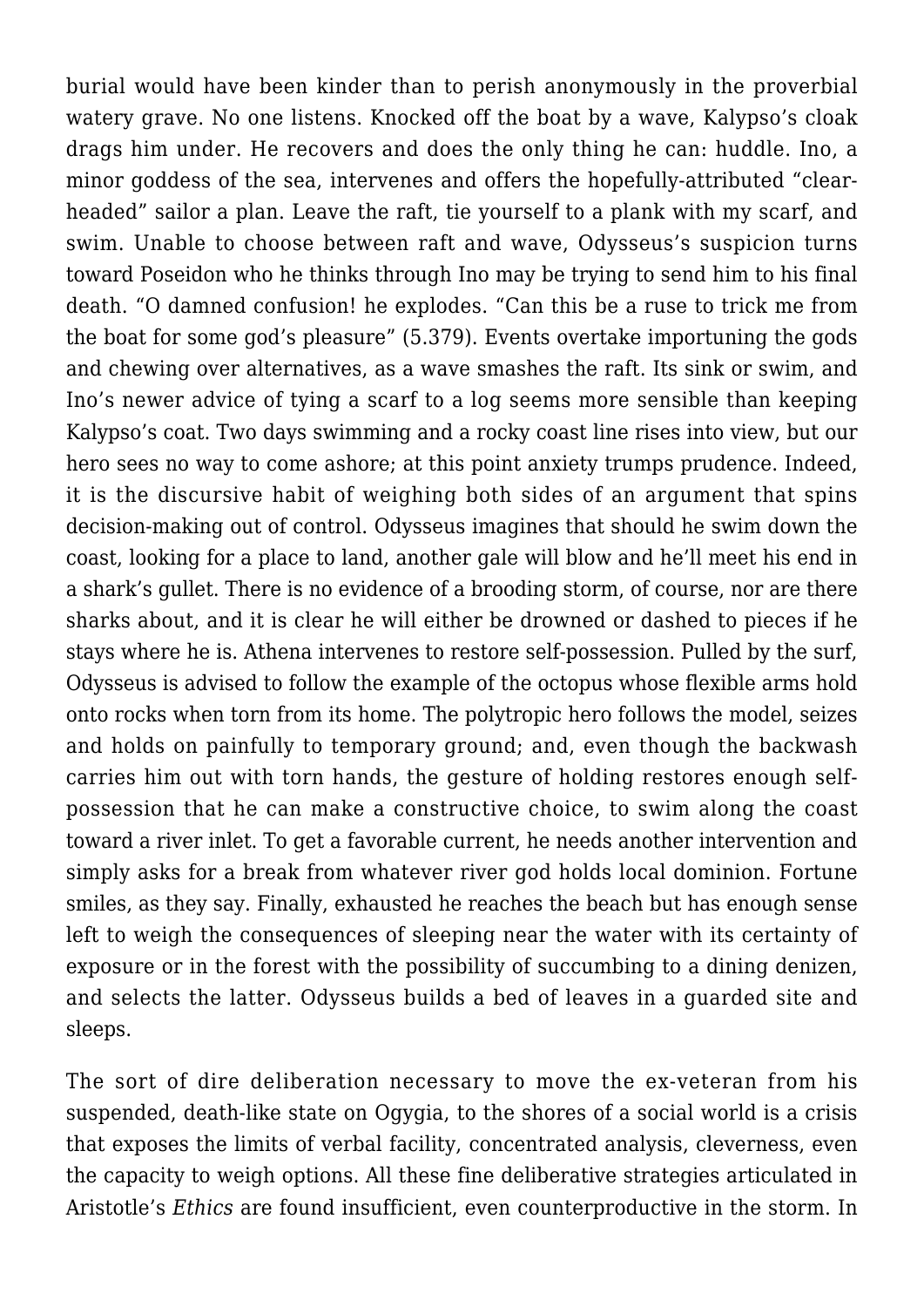the end, Odysseus discovers the bottom of practical wisdom by basically holding on to reason until reasonable options appear. Perhaps, this is why Homer celebrates the returning warrior with the epithet, "the enduring one."

### *3. Nausikaa*

*Book VI* features Odysseus in the land of mortals, the Phaiakians, a people untouched by war and made prosperous by trade. They are an ideal audience for Odysseus's tales of wandering, and in a later chapter offer him a vehicle for his smooth return to Ithaca. The fortunes of the hero of Troy, however, first turn on the deliberative capacity and judgment of a young woman, princess of the realm, and dreamy teenager, Nausikaa.

The chapter opens. Like teenagers everywhere, Nausikaa has gone to sleep leaving her clothes scattered about her room. Her dreams are woven from associations based on items from the day-before's world: clothes tossed about her bedroom. The reasoning inspired by Athena's nighttime visit is associative: get your clothes washed in the morning so "wedding chests will brim by evening. Maidenhood must end!" (6.37-38) To this is added the reason that the "noblest" court thee, which may be true, but washing clothes does not a proposal make. The purpose of a trip to the washing pool is ulterior, of course, as the detail is added that she should take a mule cart – narratively presupposing Odysseus's appearance and transport needs. The dream-reasons serve the logic of the situation and make sense by turning wishes to symbols to visualized action, which while not constituting a plan based on sound instrumental reasoning, none the less characterize the self-deliberation of dreams.

Nausikaa requests from her dad, Alkinoos, permission to take the mule-cart out for a washing party, on the prudent claims that he needs clean laundry for counsel and her brothers, for dancing. She says no word of her own wedding plans. Like Kalypso, she marshals good reasons on behalf of her request, but does not tell the whole story. Beye says that this is typical of dialogue found in "a comedy of manners, in which persons say one thing and mean another" (151). Nausikaa's father, sees through the pretext (because washing all the family clothes is a sign of getting ready for a wedding), but loves his daughter and doesn't take exception: "No mules would I deny you, child, nor anything" (6.75). As in the Hermes/Kalypso and Zeus/Athena exchanges the reasoning of the advocate does not alter opinion, though this conversation ends in an indulged request rather than a dismissed complaint.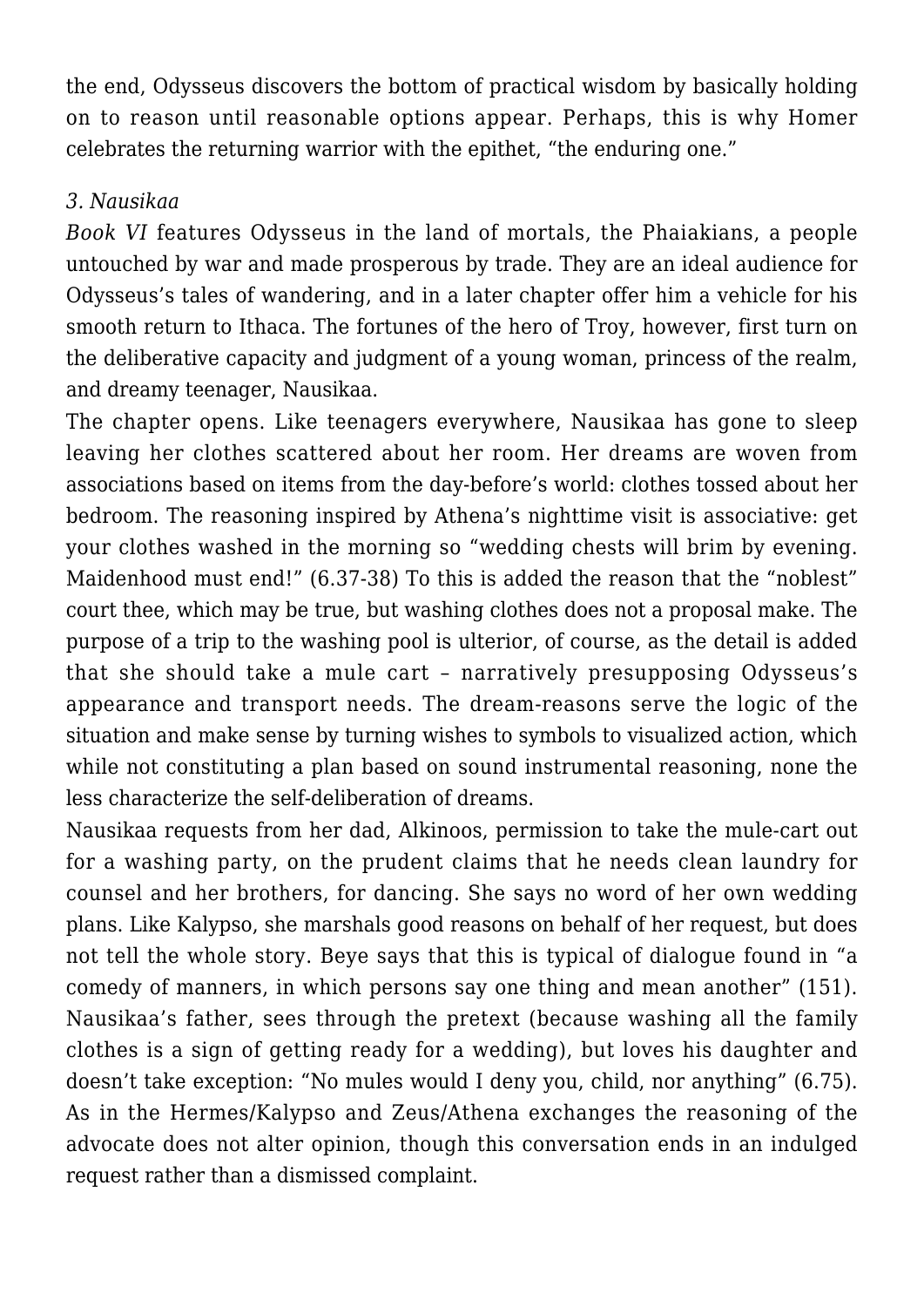Nausikaa and her party arrive at the river, and commence washing. On break, they begin a game of catch. Eros is tossed into play. An errant throw plops in a nearby stream. The girls cry out. The sleeping veteran awakes but knows not from whence the awakening cry. "Now, by my life, mankind again! But who? Savages are they, strangers to courtesy? Or gentle folk, who know and fear the gods?… Or am I amid people of human speech? Up again, man, and let me see for myself" (6.129f). These are the central questions throughout Homer's epic, and their episodically modeled answers challenge the boundaries of postwar practical reasoning. To what extent are the rules of civilization honored here? If norms are strong, deliberation is prudently collaborative; if not heroic prudence requires reasons to be properly concealed even as conversation concocts cooperation. Or, alternatively, is this a situation which can be encompassed by human deliberation at all? If not, the forces of enchantment and monstrosity must be countered by the resources of reasons and words. In these first moments of a return to human deliberation, Odysseus's world is again at stake.

The story that plays out is characteristic of the dramatic enactment of human relationships in the epic. "Almost every episode… is a variation on the typical scene of arrival and hosting," Beye concludes (1993,154; also Stewart, 1976, 77). Murnaghan observes that, the "*Odyssey*'s plot also establishes a positive connection between recognition and the observance of hospitality" as "codes of hospitality … are … highly valued in the Homeric world" (1987, 94). Recognition "consists fundamentally of the mutual acknowledgement of reciprocal relationships" (91) and is achieved through risking conversation, initially as a gambit – for the possibility of false self-representation on the part of the potential supplicant or host is always lurking. Gradually, hospitality grows into a deliberated bond between guest and host. Deliberation depends upon realizing a shared *ethos* that is reciprocally constructed, and prospers or declines over the course of a relationship. In some places, far off and familiar, deliberation is not possible at all. Of the great many deliberative involvements throughout the epic, Stanford concludes this initial encounter offers "the severest test of tact and resourcefulness" (1963, 20).

The initial meeting holds little promising. Odysseus emerges from the bushes, covered with brine, leaves, bloated, sporting but a branch to preserve modesty. Aware that his presumption of hospitality has been attenuated – since his sight has caused the washing party to flee – he nonetheless approaches Nausikaa who "boldly" stands her ground. "Debating inwardly" what he should do "embrace this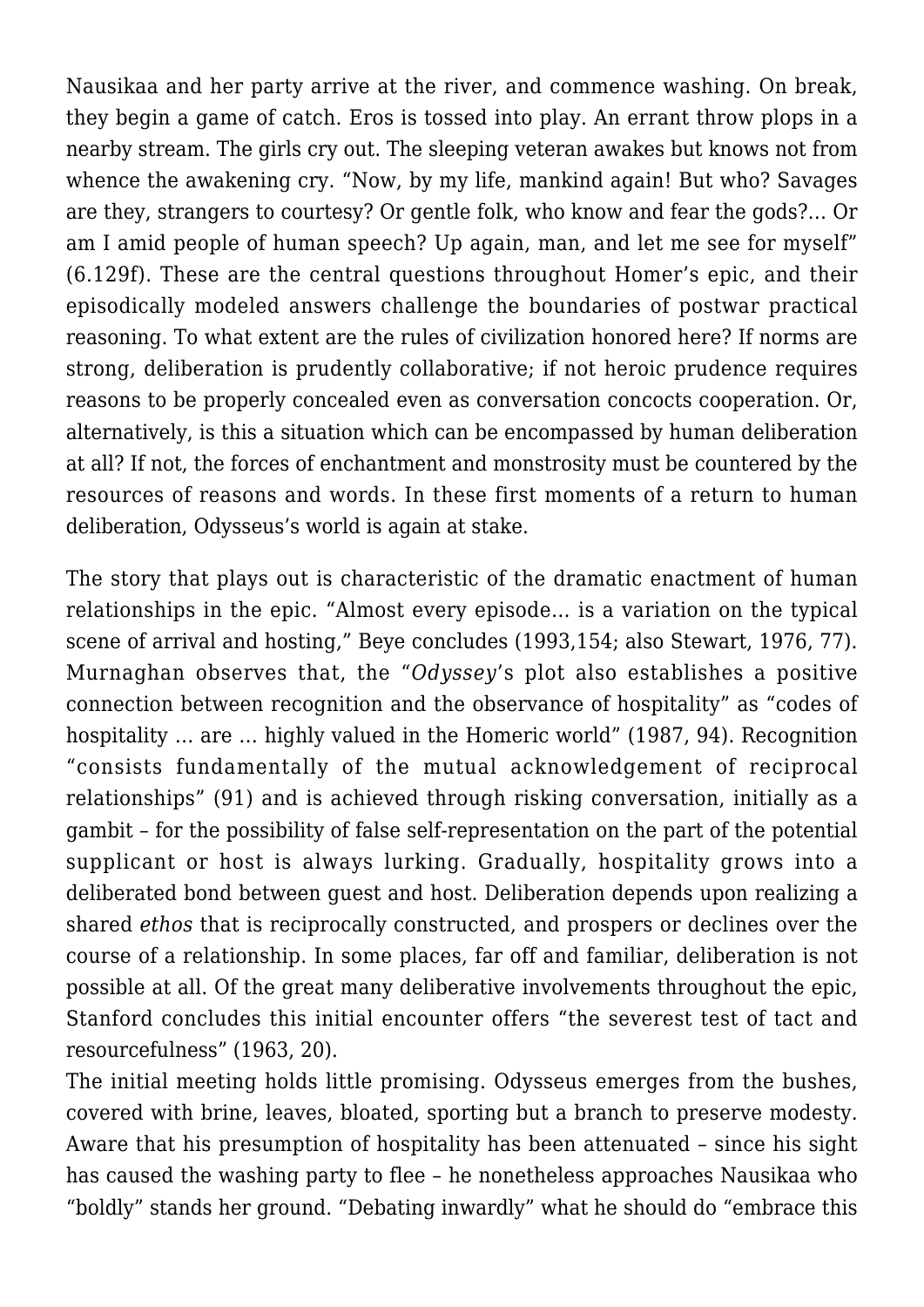beauty's knees in supplication? or stand apart using honeyed speech," he comes to a swift conclusion and decides "to trust in words" (6.160).

"Mistress: please: are you divine, or mortal?" and so with the first question, the honey loosens and a words begins to flow. Actually, the speech is a deftly structured, reasonable appeal that takes shape as a narrative locating speaker and listener in a productive relationship. The speech has four parts. The first recognizes the young princess's family station and makes inference that she has been a joy to the household, suggesting the speaker to be a person of discerning judgment to the listener. The second explains Odysseus's own rather dire appearance as accidental, rather than an essential attribute, the fault of circumstances, not his character; it also cleverly excuses his initial tactical choice as he claims that he was too much in "awe" to supplicate abjectly. The third forwards a minimal request, especially in light of the circumstances, for directions and a rag for covering. The fourth expresses well-wishes for the future, a blessing: "may the gods accomplish your desire: a home, a husband, and harmonious converse with him – the best thing in the world being a strong house held in serenity where man and wife agree. Woe to their enemies, joy to their friends! But all this they know best." Woodhouse calls these "the most beautiful words, surely, ever spoken about wedded life, by anybody, in any age, or in any language" (1930, 57).

Whether one agrees, the speech is certainly a timeless model of building ethos from the scant visible resources. Toohey claims that Homer's speeches do not reflect a sophisticated model of rhetoric (1994,153). To the contrary, this address constitutes a marvelous paradigm of an ethos-originating deliberation. Indeed, speeches of request-and-reply throughout the work exhibit a remarkable range of sophistication by testing how people initiate, reconstitute, or sustain a relationship in deliberation under the sign of hospitality. While not naively open, such deliberations do spark a relational ethos – that is an invested, bi-directional bond which (re)constitutes one's self in articulating mutual regard and obligation. For instance, the ex-officer ingeniously tells the princess of a fragmentary memory – a slim palm tree he saw at Delos when returning with his troops, a tree that "filled my heart with wonder," a symbol of hospitality, like Nausikaa. The simile flatters the listener, but achieves much more. Odysseus's recovery of a slip of memory as a base for present judgment enables him to begin to connect past and present, thereby uniting great temporal distances. So, the *formerly* storm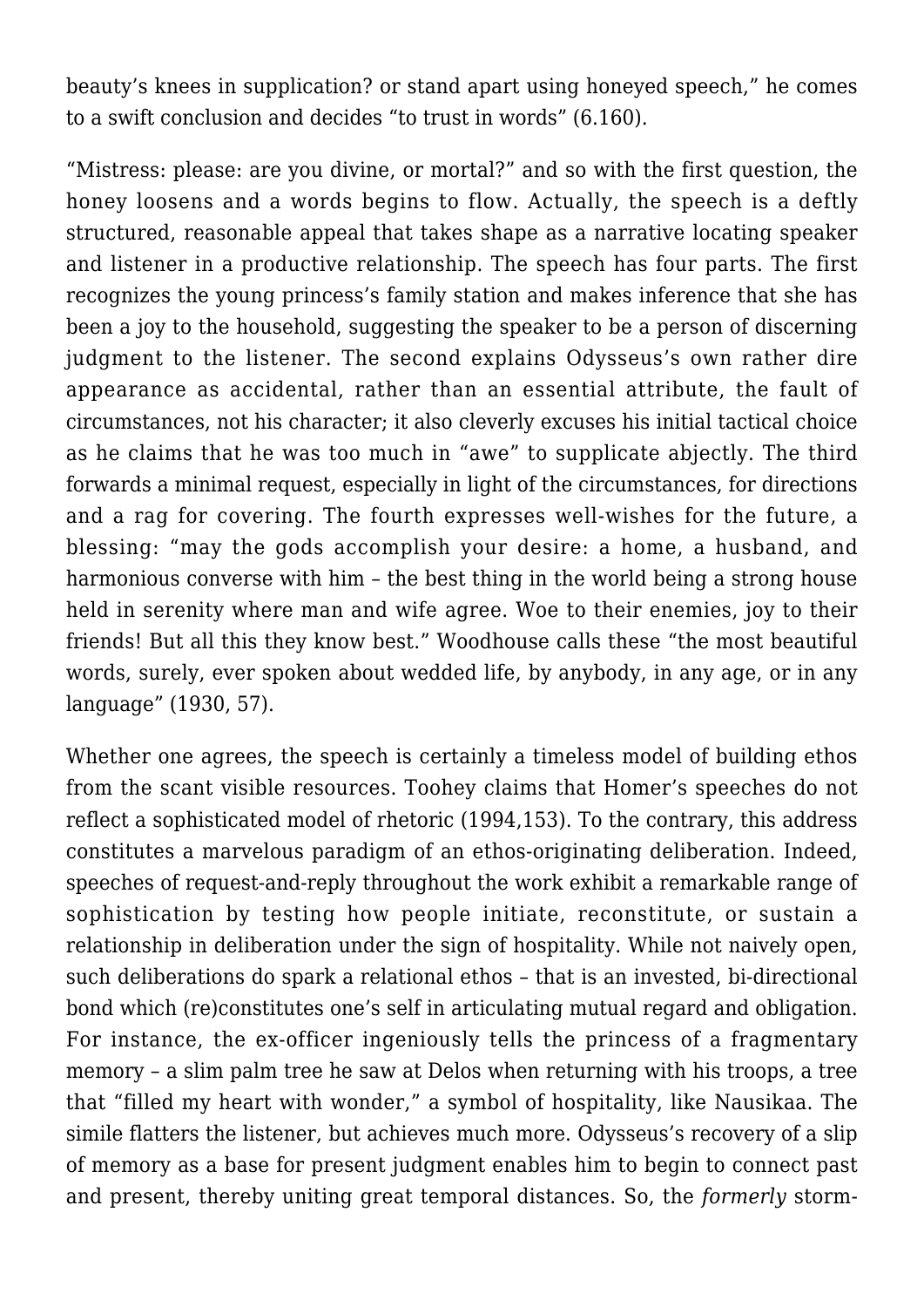tossed, at-a-loss skeptic takes a tremendous stride. From that moment, his piquant longing for home turns increasingly toward the directed action and an end to the postwar world.

Dialogically, the narrative works because its utterance *argues* that, contrary to appearances, Odysseus is neither a "predatory animal" nor "a rapacious god," and so "he can claim to be a civilized member of human society," one who anticipates a relation within the ambit of social values and cultural institutions. When a speech of request succeeds, a supplicant can expect the things that typically accompany hospitality, "meals, changes of clothing, baths, conveyance home, guest-gifts" and the like (Murnaghan, 1987, 91). The narrative is a famous instance of doubling in performance for, like Odysseus, the archaic story teller prompts his own hosts enthymematically to honor the gods by according him hospitality for a tale well told. Of course, Nausikaa's reply does full justice to the request(s).

An address of request offers a number of choices, including the most basic as to whether to acknowledge the request as satisfactory. Nausikaa so recognizes the speech and states her duty: "Stranger, there is no quirk or evil in you that I can see. You know Zeus metes out fortune to good and bad men as it pleases him. Hardship he sent to you, and you must bear it. But now that you have taken refuge here you shall not lack for clothing, or any other comfort due to a poor man in distress"(6.201-204). Note that such a judgment requires appraisal, the capacity to resolve contrasting words and appearances. Note also, that the relationship is frankly stipulated as time-bound, for the other must bear one's own burdens. In each host-guest relation, the question of departure is implicitly deliberated in the grant of hospitality. The law of hosting according to Menelaos says, "It is equally bad when one speeds on the guest unwilling to go, and when he holds back one who is hastening" (Hohendahl-Zoetelief, 1980, 177). Guest laws would appear the reverse. Deliberative arrangements have a half-life within which the relationship continually calibrates available resources to ostensible needs among all parties. Recognition is not the end of a relation, it is only a threshold and an ever present backdrop against which actions and events confirm and disconfirm initial judgments while the potentialities of the situation continue to unfold.

Nausikaa admonishes the maids not to be afraid, reasoning that her land is under the protection of the gods and that Zeus, the god of "strangers and beggars," has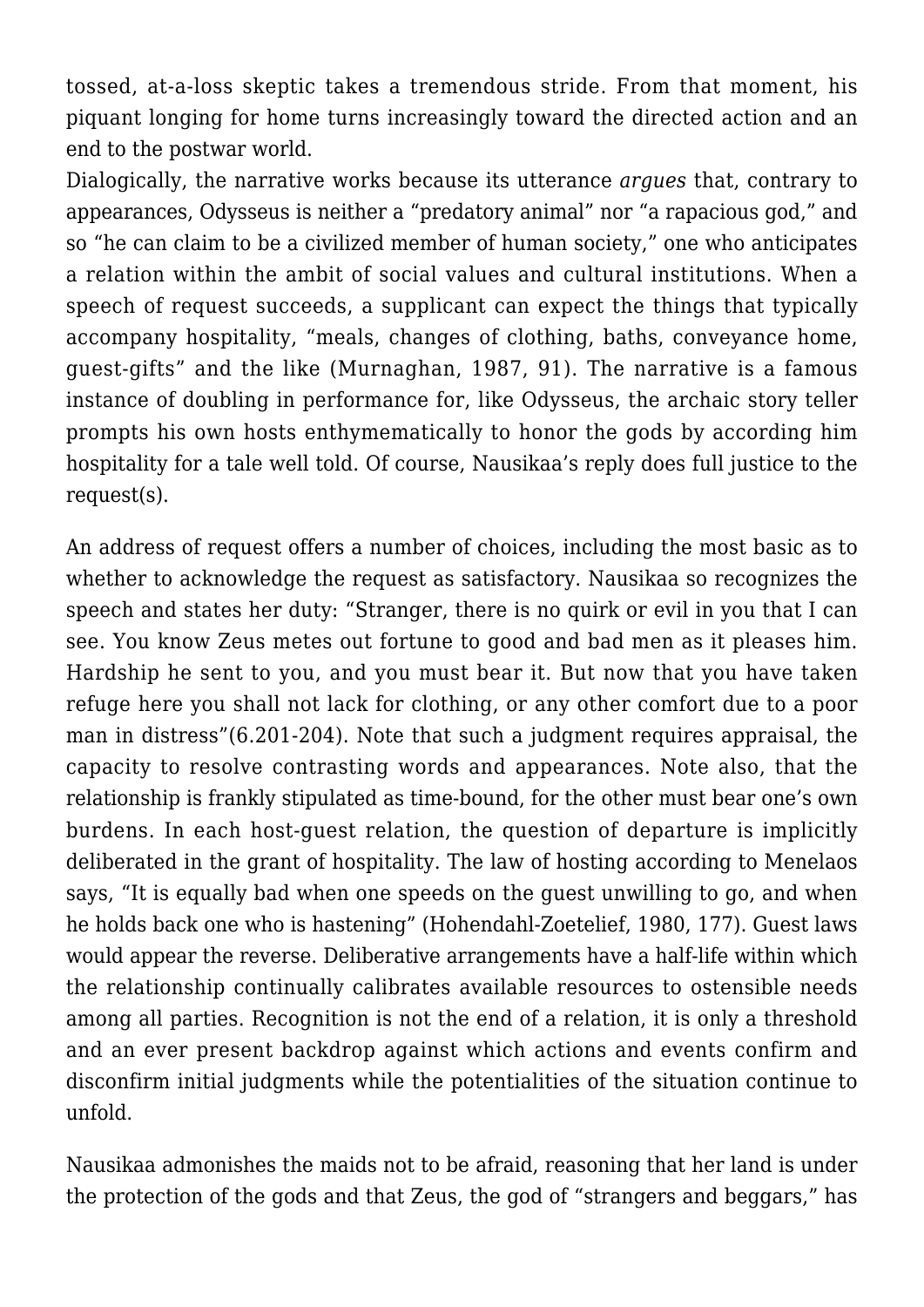sent a "small gift." Odysseus turns down Nausikaa's offer to have the party bathe him, as do Nausikaa's friends who hand over the necessary oil and clothes. Apparently, the code of hospitality does not extend to obedience; prudence on both man and women's parts regulate the relationship here. Odysseus performs his own makeover in private. Then as now, clothes make the man, and he emerges from the river with appearance so changed the washing party swoons. "The spectator has become the spectacle," Hexter says (1993, 92). Arresting appearance creates a reversal, from: What is that? to Who is he?

Nausikaa's judgment is confirmed by Odysseus new, handsome appearance, and the form of the ancient folk tale fulfilled. The shipwrecked frog turns out to be a proper prince, but Homer reworks the cultural material to usher in another foray into sexual politics. A complication slips into Nausikaa's mind, as she plots how to affect a means to satisfy her guest's need for transport. She tells the stranger to get up on the mule cart for a ride to town, but before he can do so she halts to deliberate a plan (an ingenious variance from her dream logic of the night before). If she is to meet the obligation of hospitality and find transportation for the stranger, a means must be contrived to introduce him successfully at court; and she must persuade the stranger to follow the plan. "You have good sense, I think; here's how to do it" she says – like Ino taking the lead in a collaborative moment.

The argument to convince Odysseus involves two hypothetical scenarios. The first is a procataleptic excursus into what Nausikaa imagines gossips might say should she enter into town, back from the beach, with an older man. She anticipates the effect of a malicious rumor on the probability of Odysseus's success at court. The second is the better plan, which involves Odysseus less honorably traveling behind and making a clandestine entrance to town, an act that would cast him temporarily outside the safe perimeter of hospitality. This risk is acceptable because – according to Nausikaa – an untarnished appearance would improve the chances of winning approval. The teenager's deliberative assumption appears sound: just as the stranger made the best of surprise and was able to convince her of his character, likely he could do just as well with her mother, the powerful queen Arete.

Some scholars have claimed that the first scenario constitutes a self-serving halftruth, not unlike Kalypso's offer of help. Consider the princess's imagined gossip by insolent sea-dogs: "Some might say…."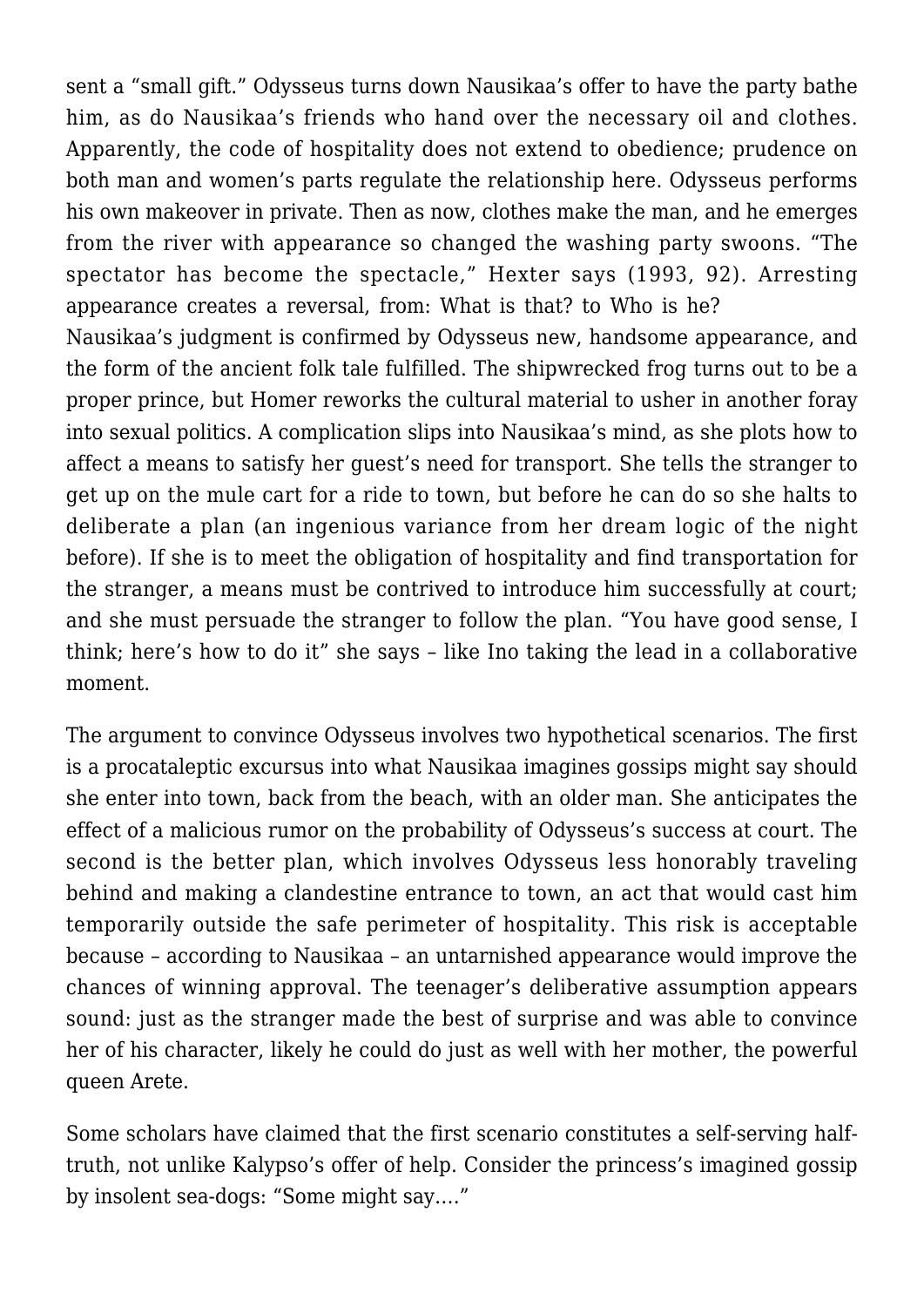Who is this handsome stranger trailing Nausikaa? Where did she find him? Will he be her husband? Or is she being hospitable to some rover … A god maybe? descending now – to make her his forever. Better, if she's roamed and found a husband somewhere else: none of our own will suit her, though many come to court her, and those the best! (6.294-300)

In a short span, Nausikaa reveals her name; conveys that she thinks highly of the stranger, even a god; dubs him marriage material; and specifies that not only is she popular, but that she is courted by the best. Could prudential reasoning be serving a non-ostensible set of interests? The wiles of argument may turn Nausikaa's earnest thinking into "broad hints" of an imagined liaison (Woodhouse, 1930, 58); however, the text suggests more interestingly, I think, that the *ingenium* of argument here relates to the field of associations begun in the dream work of the previous evening, sustained in the morning wedding similes, and amplified by the stranger's altered appearance. The wiles of argument create affiliations because thought filters into deliberation out of the imagination of a present, metaphorically unified. Nausikaa's courtship imagery performs a role similar that of the octopus and the palm tree in previous episodes. It serves as a basis of shared invention and self-affiliation in the argument. Her adolescent field of personal-political associations does brush the scene with comic danger, but her reasoning is sound, if her address is not wholly prudent (Tracy, 1990, 43).

Just as with Kalypso, Ino, and Athena, the Greek captain follows the plans of Nausikaa. Judging from these scenes, prudent choice is more a matter of making the better plan, rather than insisting on any prerogatives of status, experience, age or gender. Mature goddess, minor deity, or young woman, all, successfully deliberate plans of action that set Odysseus, themselves, and the postwar world on its way.

## *4. Deliberations in a Comic World*

The *Odyssey* invites us to conjecture on the practices of deliberation in an archaic, postwar rhetorical culture. Gods deliberate apart in a time of their own, while mortals appear usually startled, impelled, or allured into reasoning. Whether god or mortal, the move toward deliberation would appear to begin in a plaint that marks some injustice. We first encounter this in Athena's ironic twist,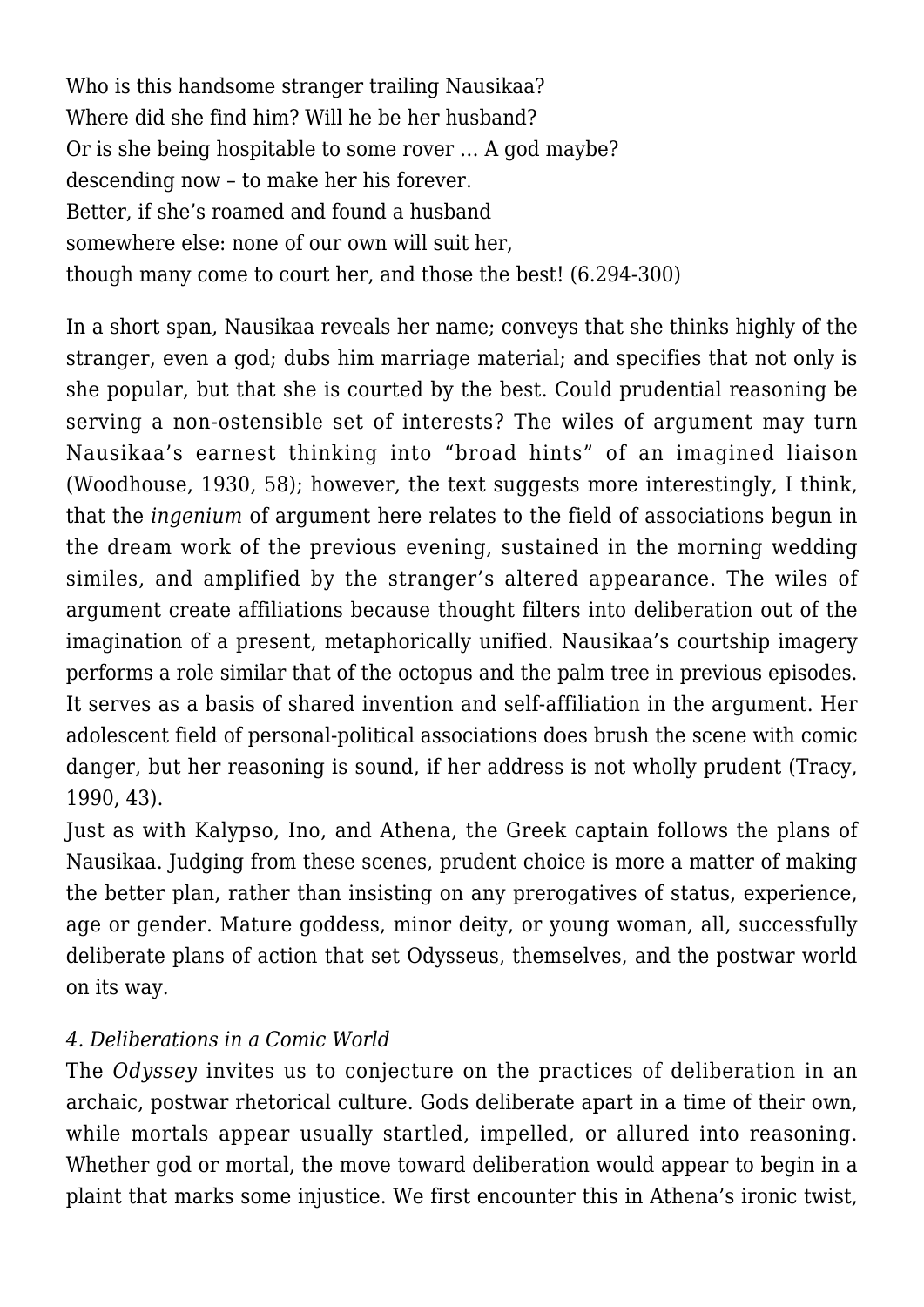contrasting Zeus' piety and Odysseus's condition; its counterpart, the consolation, may resolve the injustice by diminishing a plaint's significance, as Athena's complaint is dismissed but not ignored by Zeus. When disruption and complaint are not followed by consolation, resentment swells and deliberative relations may fracture. Kalypso's arguments (whose psychology commentators note resembles more that of a human than a folk-figure) against Hermes' injunction give rise to a split between the consensus of the gods and her own estimations of justice, and so she raises objections indirectly, through variations in formalities, and withdraws agreement even as she assures compliance. The resentment spirals into open confrontation as Kalypso traps Odysseus in a dilemma; and while she lovingly capitulates in the breakup, Homer leaves ambiguous the intent of her gift, a heavy cloak for a sailor embarked on autumnal seas.

Second, the depiction of Odysseus at sea illustrates that the resources of internal deliberation in dire circumstances become greatly tested and may be for a time wholly insufficient to circumstances. The hero's capacity to weigh arguments is undercut when the contexts within which choices are made are eroded by doubt, as he knows not whom to trust, Kalypso or Ino or any of the gods. Further, while slow deliberation is ordinarily prudent, events do overtake thought. Excess and defect cannot be balanced when its sink or swim. Serial crises propel estimations of risk into a self-feeding hyperbolic trajectory. Common sense is restored by taking hold of whatever is available, like the effort of the octopus to retain its home. In tight spots, a little luck is needed, too. Once restored, prudence recovers quickly and even on a barren unknown foreign shore, the exhausted Odysseus is able to weigh alternatives. This model of self-deliberation would seem appropriate for a time in a culture when social and personal alternatives are unclear but choice imminent, transitions mandatory but unmapped, and the available resources of prudence, its habits, propensities, and directions, in need of reconstitution – the blank horizons of a postwar culture.

Third, in initiating a relationship, dream memory or image recollection may play a role, preparing a metaphorical field for argument invention. While it would be useful on such occasions for appears to conform to words, words can trump appearances if they invest a relationship with ethos, articulating the possibilities of trust, good-will, and sense. The host-guest relation once established is tested by weighing resources and needs within a negotiated common time. Entering into a deliberative space is always risky. For Nausikaa, the relationship turns out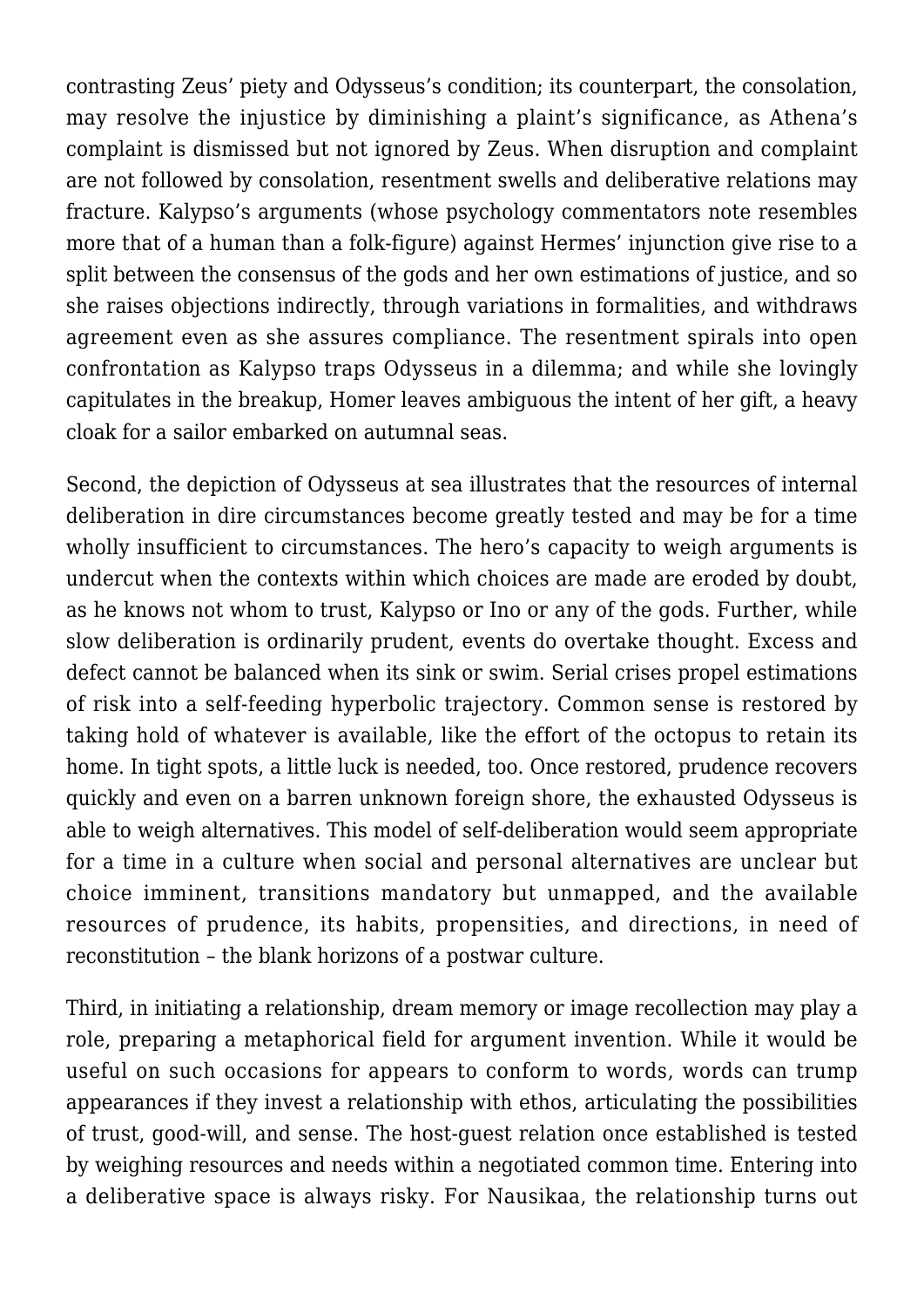happily. Not so for everyone. The Phaiakians receive Odysseus, just as Nausikaa plans, and become charmed by Odysseus's tales, but eventually are punished by Poesidon for helping the Ithacan return. In retrospect, Alkinoos appears to take in one guest too many, just as later on the suitors stay one night too long. From a comic perspective, tragedy depends upon where one sits – when the music stops.

Across all three episodes, deliberation roils against and within a partially articulated world; Athena's complaint of the not yet, impatient to wait for the fullness of human time, Kalypso's anguished compliance and ironic invocation of the norms of cooperation, Odysseus loss and recovery of compass during a storm, Ino's bracing advice, Nausikaa's bold stance and sound plan spun from dreams, Alkinoos' willing complicity in his daughter's schemes – all these elements show that persuasion is gathered from a field where common cause, not common grounds, are sufficient to release action; cross-expectations are the rule, not the exception, in the transitional worlds of departures, arrivals, and relationships for now – the deliberations of a postwar culture. It's not that such a culture is necessarily cynical or that its deliberations are mere displays of distrust, manipulation, and deception. While commentators have been charmed by Odysseus tactical brilliance, basically lies, into concluding that "Odysseus trusts no one" (Beye, 1993, 149) and by extension rework skepticism into every character, this alternative reading shows that trust like candor is not an absolute, but a matter of degree and circumstance. Thus, communicative encounters can exhibit intelligence and concern in the face of trauma, even if understanding of issues are not exactly comparable between interlocutors nor full disclosure available in such conversations. So visited the text, Homer's epic shines as a great gift, modeling for humankind the breathtaking variety of communication rendered possible by deliberative sensibility.

At the end of the *Poetics,* while confessing admiration for Homer, Aristotle defends the development of a younger, sleeker art, tragedy. He elevates tragedy over the ancient epic because of the latter's elegant efficiency. An epic may "furnish subject for several tragedies," he notes (16.6), whereas a tragedy is more pleasurable because of a highly unified "concentrated effect" which is "not spread over a long time and so diluted" (16.5). One wonders if Aristotle would have held the same developmental judgment for comedy. The *Odyssey* fashions an epic with numerous comedies, though at times approaches tragic recognition. To me, its complicated, polyepisodic quality seems more pleasurable than could any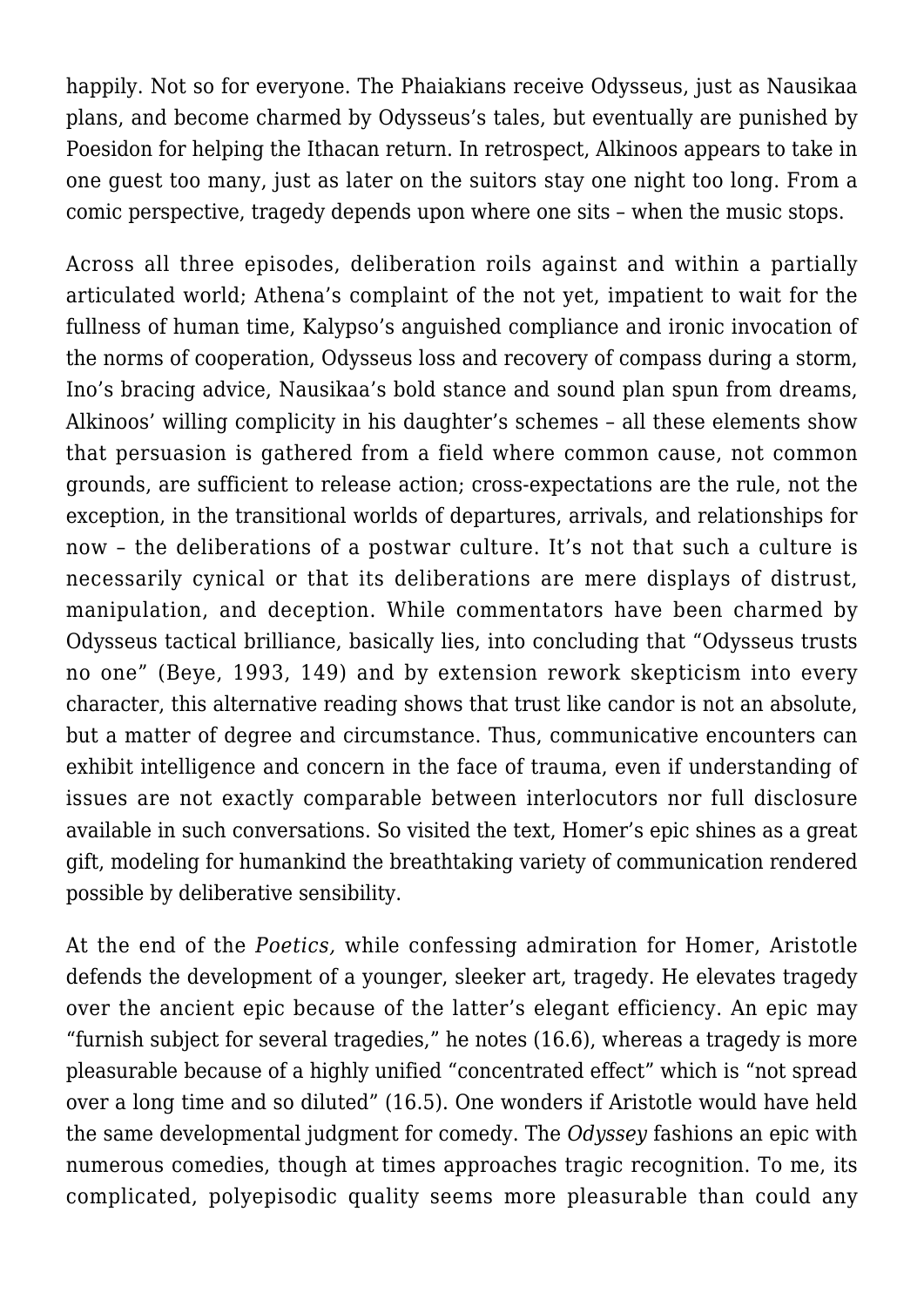"compact comedy" – a term that is something of an oxymoron in any case, like "a limited sense of humor." Tragic form is undoubtedly powerful because its relentless, unrelieved focus leading to a necessary recognition, reversal and climax. While understandably a mainstay of postwar culture, tragedy offers necessarily fewer opportunities for connecting with varied events and attitudes of a world renewed. A comic epic veritably disgorges a sprawling flow of personal and public dust-ups and set-tos thereby offering opportunities for audiences to recognize multiple reconnections and transitions in deliberating a postwar world. Had Aristotle held that the value of an art hinged, at least in part, upon the temporal fractures or ambiguities throughout its audience, what would have followed for the West's understanding of deliberation? At a minimum, could deliberation be doubly constructed, premised in some times as a continuous path of present to future and at others on the need to build new or reconstruct old linkages once assumed in place and available? What difference would such a double grounding make to deliberative possibilities and practices?

One difference surely would have been to expand the place of narrative in the deliberative art. "Narrative is least common in deliberative oratory, because no one narrates future events," Aristotle tells us. However, "if there is narrative," he reports, "it is of events in the past, in order that by being reminded of those things the audience will take better counsel about what is to come (either criticizing or praising)" (*Rhetoric*, Book 3.10). For the characters and audiences of the Odyssey, narrative is more than a historical yardstick yielding relevant examples to measure prudential choices. Narratives announce, stress, test, and confirm the relational contexts within and through which deliberation is released. Without coming to terms with time as enveloped in renewed or initiated human relationships, the context necessary to formulate a reciprocal exchange in the present remains unreleased from the past. Only as guest and host exchange parts of the story – as they are differentially impacted and framed by the tendrils of war and return – can plans of action be crafted, communicated and enacted. Thus, guests and hosts are narratively enabled into motion by the appearance of common cause, even while testing common grounds as actions unfold (Thornton, 1970, 38-51).

Aristotle's deliberative sensibility seems to be constrained understandably by an anxiety over ambiguous temporal contexts that might engender political extremes. Truly, the modeled outcomes of Aeschylus, while cathartic for the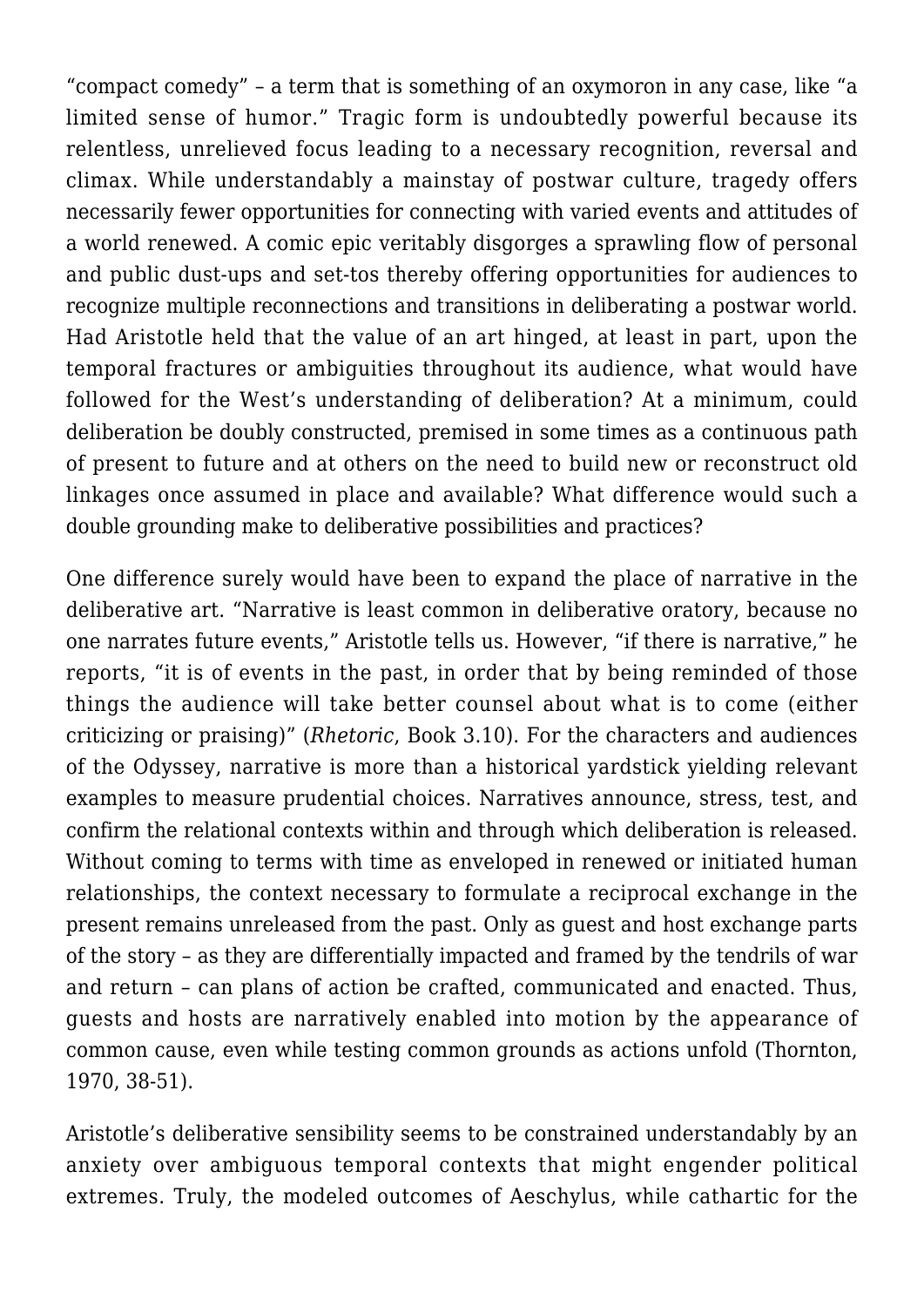audience, are not politic for the people. So, he moves temporal dislocation entirely out of the deliberative realm and places it into the aesthetic form of tragedy, where dynastic disasters are transmuted more safely into an aesthetic pleasure or moral admonition. The *Odyssey* suggests that misrecognitions need not turn out badly. One imagines bardic performances as initially loosening strictures on personal and public talk by aesthetically transmuting frozen, possibly unspoken social questions into a cultural form where relationships are modeled and given room for play.

There is a price to be paid, of course, one must be willing to endure or accept the indignities of turn-about in argument, with laughter or without. Then, however, the deliberations of gods and mortals, men and women, the older and younger generations, living and the dead may be performed with urgency and uncertainty, disguise and recognition, warm hospitality and harsh endurance, in isolation and in the company of fellows – all the deliberations of a rhetorical culture come alive with style, mindfulness, wit and action. The scenes of contest and encounter from the *Odyssey* deserve to be so appreciated and explored as they underwrite a refreshed and refreshing deliberative sensibility. Only then will Aristotle's comedy appear to us as something other than a lost work.

### *5. Coda*

As I conclude this paper, another return of sorts plays out on the public scene, on an island made remote by the distances affected in Soviet-US confrontation, a war that supposedly ended a decade or so ago. Former President Jimmy Carter arrived on a Sunday in Cuba – the first former or current U.S. chief executive to set foot on the Caribbean island since Calvin Coolidge in 1928. The press report reads: "Carter, 77, plans to stay in Cuba through Friday. He is expected to meet with Cuban President Fidel Castro, 75, at least twice, including an official dinner Sunday night." "We welcome you with warm and sincere friendship," Castro said upon Carter's arrival …. And we honestly hope that your visit to Cuba is not used by anyone to question your patriotism, to diminish your merits or to affect the assistance that your foundation provides to so many poor, neglected and forsaken people as there are in the world today." With a faint echo of the classics, the press dubs the visit an effort to "jump-start a dialogue between the two nations." Carter's excoriation of Castro's human rights policy in the late 1970s, matched by Castro's subsequent admiration for Carter's "moral and religious values," cross expectations, as does Carter's repudiation of Bush's naming of Cuba as part of the axis of evil. Come see for yourself, Carter jibes. "A good neighbor policy" is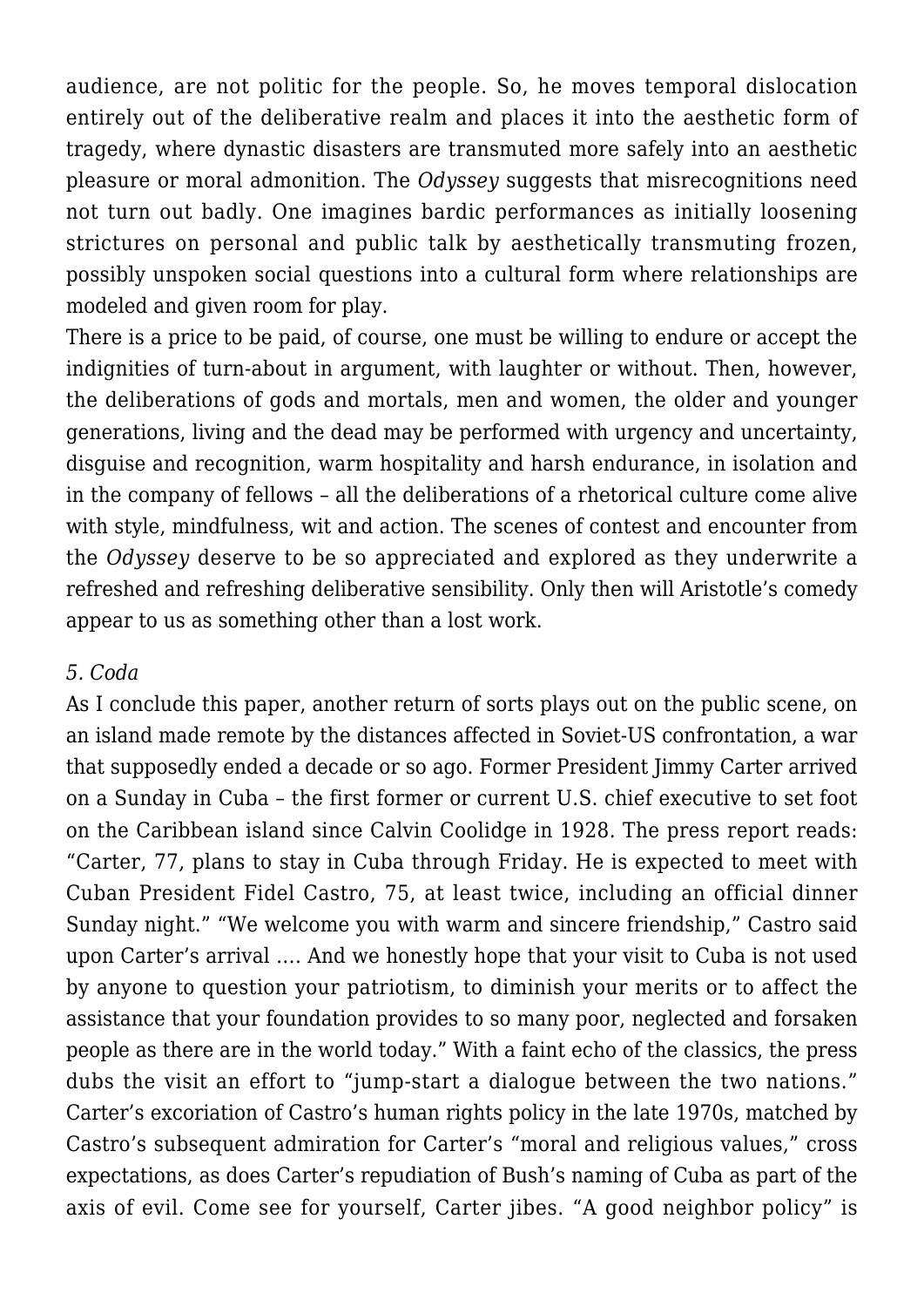anticipated in spite of those who say that Castro the dictator will "last forever." If the relation of hospitality cannot guarantee universal deliberation, at least it puts a ball in the air, and we may soon begin to recognize human voices of complaint and consolation. The visit creates a new wrinkle in a joint narrative of relations between two men and possibly a new chapter in the story of two nations. How else do fresh deliberations start and a new era begin?

## REFERENCES

Aristotle. (1991). *Aristotle on rhetoric: A theory of civic discourse*. George A. Kenned, trans. Oxford: Oxford University Press.

Aristotle. (1961). *Aristotle's Poetics*. Francis Fergusson, trans. New York: Hill and Wang.

Aristotle. (1998/1925). *The Nicomachean Ethics*. David Ross, trans. Oxford: Oxford University Press.

Bostock, David. (2000). *Aristotle's Ethics.* Oxford: Oxford University Press.

Beye, Charles Rowan. (1993). *Ancient epic poetry: Homer*, Apollonius, Virgil. Ithaca: Cornell University Press.

Hexter, Ralph. (1993). *A guide to the Odyssey: A commentary on the English translation of Robert Fitzgerald*. New York: Random House.

Hohendahl-Zoetlelief, I. M. (1980). *Manners in the Homeric epic.* Leiden: E. J. Brill.

Homer. (1998) *The Odyssey*. Robert Fizgerald, trans. New York: Farrar, Straus and Giroux. (Original publish 1961).

Murnaghan, Sheila. (1987). *Disguise and recognition in the Odyssey.* Princeton, NJ: Princeton University Press.

Richardson, N. J. (1992). Aristotle's reading of Homer and its background. In R. Lamberton and J. J. Keaney (Eds.), *Homer's ancient readers: The hermeneutics of Greek epic's earliest exegetes* (pp. 20-30). Princeton, NJ: Princeton University Press.

Scott, John A. (1925). *Homer and his influence*. Boston: Marshall Jones Company.

Stanford, W. B. (1963). Personal relationships. In Charles, H. Taylor (Ed.), *Essays on the Odyssey: Selected modern criticism* (pp. 11-35). Bloomington: Indiana University Press.

Stewart, Douglas J. (1976). *The disguised guest: Rank, role, and identity in the Odyssey.* Lewisburg: Bucknell University Press.

Thalman, William G. (1992). *The Odyssey: An epic of return*. New York: Twayne. Thomas, Carol G. and Webb, Edward Kent. (1994). From orality to rhetoric: An